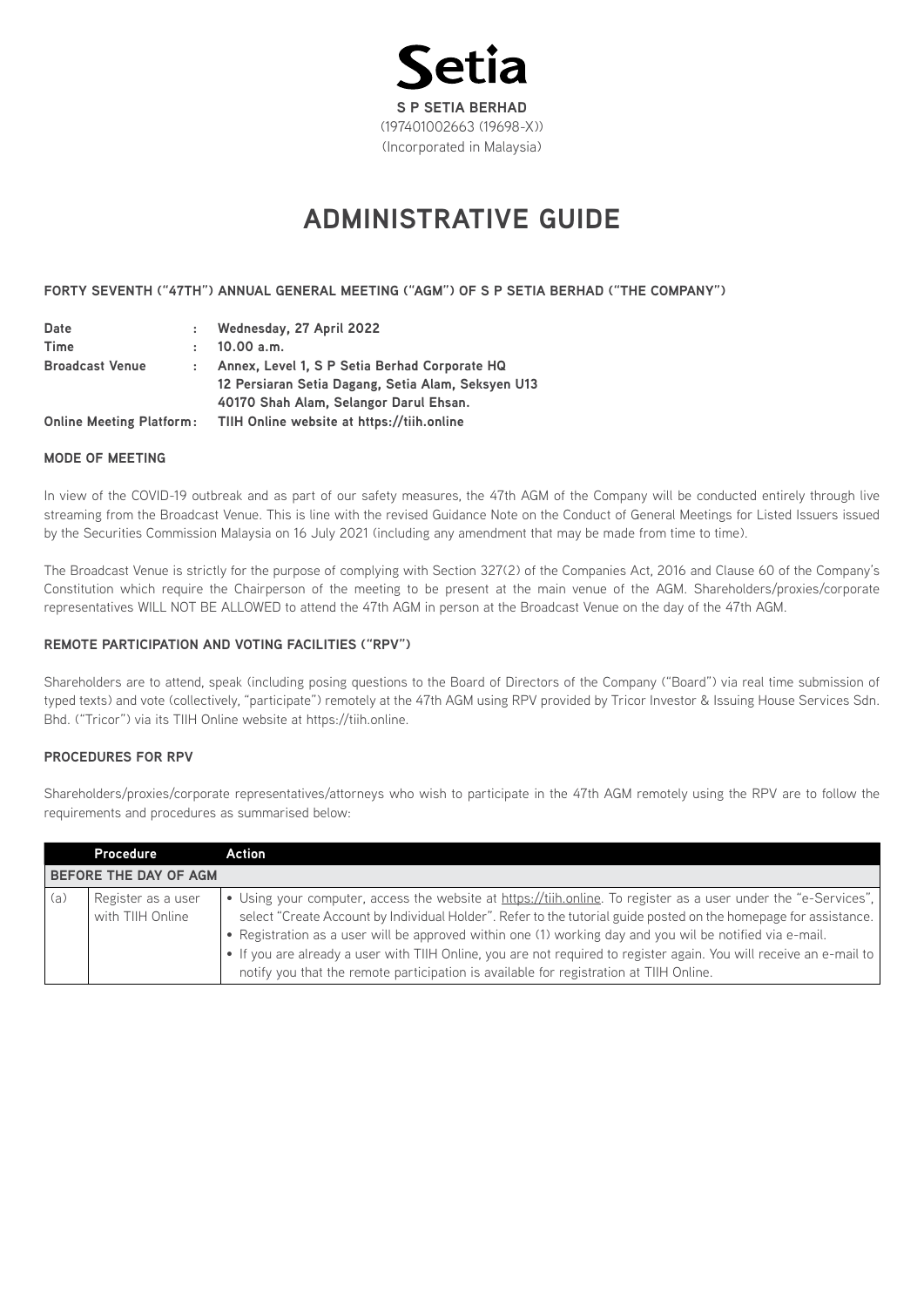|                              | Procedure                                                                     | <b>Action</b>                                                                                                                                                                                                                                                                                                                                                                                                                                                                                                                                                                                                                                                                                                                                                                                                                                                                                                                                                                                                                                                                                                                                                                                                                                                      |  |  |
|------------------------------|-------------------------------------------------------------------------------|--------------------------------------------------------------------------------------------------------------------------------------------------------------------------------------------------------------------------------------------------------------------------------------------------------------------------------------------------------------------------------------------------------------------------------------------------------------------------------------------------------------------------------------------------------------------------------------------------------------------------------------------------------------------------------------------------------------------------------------------------------------------------------------------------------------------------------------------------------------------------------------------------------------------------------------------------------------------------------------------------------------------------------------------------------------------------------------------------------------------------------------------------------------------------------------------------------------------------------------------------------------------|--|--|
| <b>BEFORE THE DAY OF AGM</b> |                                                                               |                                                                                                                                                                                                                                                                                                                                                                                                                                                                                                                                                                                                                                                                                                                                                                                                                                                                                                                                                                                                                                                                                                                                                                                                                                                                    |  |  |
| (b)                          | Submit your request<br>ON THE DAY OF THE AGM (27 APRIL 2022)                  | . Registration is open from 10.00 a.m. on Tuesday, 29 March 2022 until the day of AGM, Wednesday,<br>27 April 2022. Shareholder(s) or proxy(ies) or corporate representative(s) or attorney(s) are required to<br>pre-register their attendance for the AGM to ascertain their eligibility to participate in the AGM using the RPV.<br>. Login with your user ID (i.e. e-mail address) and password and select the corporate event: "(REGISTRATION)<br>S P SETIA 47TH AGM".<br>• Read and agree to the Terms & Conditions and confirm the Declaration.<br>• Select "Register for Remote Participation and Voting".<br>• Review your registration and proceed to register.<br>. System will send an e-mail to notify that your registration for remote participation is received and will be<br>verified.<br>• After verification of your registration against the General Meeting Record of Depositors as at 20 April 2022,<br>the system will send you an e-mail after 25 April 2022 to approve or reject your registration for remote<br>participation.<br>(Note: Please allow sufficient time for the approval of new user of TIIH Online as well as the registration for RPV in<br>order for you to login to TIIH Online and participate in the AGM remotely). |  |  |
| (c)                          |                                                                               | . Login with your user ID and password for remote participation at the AGM at any time from 9.00 a.m. i.e.                                                                                                                                                                                                                                                                                                                                                                                                                                                                                                                                                                                                                                                                                                                                                                                                                                                                                                                                                                                                                                                                                                                                                         |  |  |
|                              | Login to TIIH Online                                                          | 1 hour before the commencement of the AGM on Wednesday, 27 April 2022 at 10.00 a.m.                                                                                                                                                                                                                                                                                                                                                                                                                                                                                                                                                                                                                                                                                                                                                                                                                                                                                                                                                                                                                                                                                                                                                                                |  |  |
| (d)                          | Participate through                                                           | • Select the corporate event: "(LIVE STREAM MEETING) S P SETIA 47TH AGM" to engage in the proceedings<br>of the AGM remotely.<br>. If you have any question for the Chairperson/Board, you may use the query box to transmit your question. The<br>Chairperson/Board will endeavor to respond to questions submitted by remote participants during the AGM.                                                                                                                                                                                                                                                                                                                                                                                                                                                                                                                                                                                                                                                                                                                                                                                                                                                                                                        |  |  |
| (e)                          | Online Remote<br>Voting<br>*(Applicable<br>for Ordinary<br>Shareholders only) | • Voting session commences from 10.00 a.m. on Wednesday, 27 April 2022 until a time when the Chairperson<br>announces the end of the voting session of the AGM.<br>. Select the corporate event: "(REMOTE VOTING) S P SETIA 47TH AGM" or if you are on the live stream<br>meeting page, you can select "GO TO REMOTE VOTING PAGE" button below the Query Box.<br>• Read and agree to the Terms & Conditions and confirm the Declaration.<br>• Select the CDS account that represents your shareholdings.<br>• Indicate your votes for the resolutions that are tabled for voting.<br>• Confirm and submit your votes.                                                                                                                                                                                                                                                                                                                                                                                                                                                                                                                                                                                                                                              |  |  |
| (f)                          | End of remote                                                                 | . Upon the announcement by the Chairman on the closure of the AGM, the Live Streaming will end.                                                                                                                                                                                                                                                                                                                                                                                                                                                                                                                                                                                                                                                                                                                                                                                                                                                                                                                                                                                                                                                                                                                                                                    |  |  |

# **Note to users of the RPV:**

- 1. Should your application to join the AGM be approved, we will make available to you the rights to join the live streamed meeting and to vote remotely. Your logging in to TIIH Online on the day of meeting will indicate your presence at the virtual meeting.
- 2. The quality of your connection to the live broadcast is dependent on the bandwidth and stability of the internet at your location and the device you use.
- 3. In the event you encounter any issue with logging-in, connection to the live streamed meeting or online voting, kindly call Tricor Help Line at 011-40805616 / 011-40803168 / 011-40803169 / 011-40803170 for assistance or e-mail to tiih.online@my.tricorglobal.com for assistance.

# **APPOINTMENT OF PROXY OR ATTORNEY OR CORPORATE REPRESENTATIVE**

Shareholders who appoint proxy(ies) to participate via RPV at the 47th AGM must ensure that the duly executed Form of Proxy are deposited in a hard copy form or by electronic means to Tricor no later than **Monday, 25 April 2022 at 10:00 a.m.**

The appointment of a proxy may be made in a hard copy form or by electronic means in the following manner:-

#### (i) **In hard copy form**

In the case of an appointment made in hard copy form, the proxy form must be deposited with the Share Registrar of the Company at Tricor Investor & Issuing House Services Sdn Bhd, Unit 32-01, Level 32, Tower A, Vertical Business Suite, Avenue 3, Bangsar South, No. 8, Jalan Kerinchi, 59200 Kuala Lumpur, Malaysia or alternatively, the Customer Service Centre at Unit G-3, Ground Floor, Vertical Podium, Avenue 3, Bangsar South, No. 8, Jalan Kerinchi, 59200 Kuala Lumpur, Malaysia.

#### (ii) **By electronic form**

The proxy form can be electronically lodged with the Share Registrar of the Company via TIIH Online at https://tiih.online. Kindly refer to the Administrative Guide on the conduct for the 47th AGM on the procedures for electronic lodgement of proxy form via TIIH Online.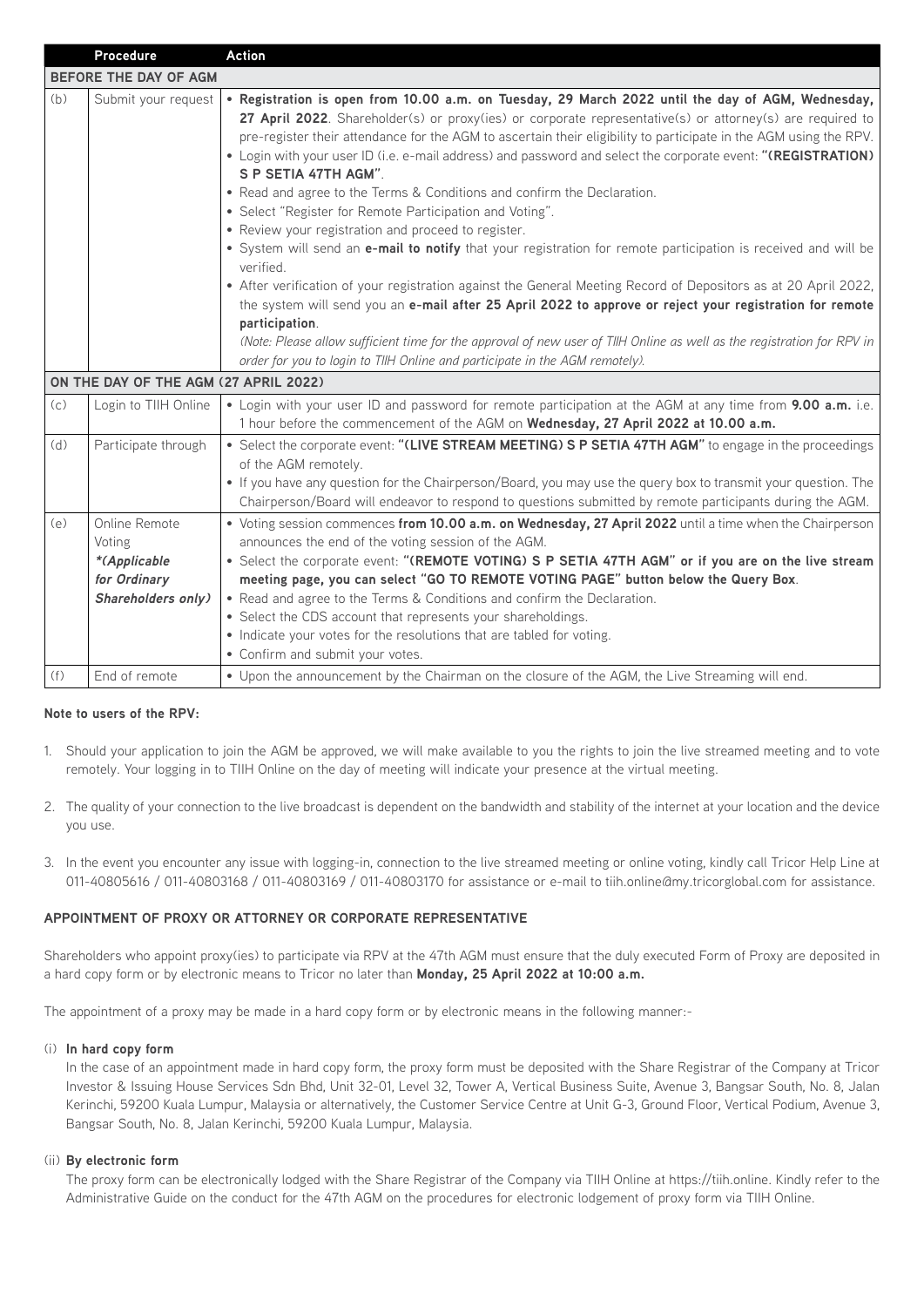Please ensure that ALL the particulars as required in the proxy form are completed, signed and dated accordingly.

Any authority pursuant to which such an appointment is made by a power of attorney must be deposited with the Share Registrar of the Company at Tricor Investor & Issuing House Services Sdn. Bhd., Unit 32-01, Level 32, Tower A, Vertical Business Suite, Avenue 3, Bangsar South, No. 8, Jalan Kerinchi, 59200 Kuala Lumpur, Malaysia or alternatively, the Customer Service Centre at Unit G-3, Ground Floor, Vertical Podium, Avenue 3, Bangsar South, No. 8, Jalan Kerinchi, 59200 Kuala Lumpur, Malaysia not later than **Monday, 25 April 2022 at 10.00 a.m.** in order to participate via RPV in the 47th AGM. A copy of the power of attorney may be accepted provided that it is certified notarially and/or in accordance with the applicable legal requirements in the relevant jurisdiction in which it is executed.

For a corporate member who has appointed a representative, please deposit the **ORIGINAL** certificate of appointment with the Share Registrar of the Company at Tricor Investor & Issuing House Services Sdn. Bhd., Unit 32-01, Level 32, Tower A, Vertical Business Suite, Avenue 3, Bangsar South, No. 8, Jalan Kerinchi, 59200 Kuala Lumpur, Malaysia or alternatively, the Customer Service Centre at Unit G-3, Ground Floor, Vertical Podium, Avenue 3, Bangsar South, No. 8, Jalan Kerinchi, 59200 Kuala Lumpur, Malaysia not later than **Monday, 25 April 2022 at 10.00 a.m.** in order to participate via RPV in the 47th AGM. The certificate of appointment should be executed in the following manner:

- (i) If the corporate member has a common seal, the certificate of appointment should be executed under seal in accordance with the constitution of the corporate member.
- (ii) If the corporate member does not have a common seal, the certificate of appointment should be affixed with the rubber stamp of the corporate member (if any) and executed by:
	- (a) at least two (2) authorised officers, of whom one shall be a director; or
	- (b) any director and/or authorised officers in accordance with the laws of the country under which the corporate member is incorporated.

|                                 | Procedure                                                   | <b>Action</b>                                                                                                                                                                                                                                                                                                                                                                                                                                                                                                                                                                                                                                                                                                                                                                                                                                             |  |  |
|---------------------------------|-------------------------------------------------------------|-----------------------------------------------------------------------------------------------------------------------------------------------------------------------------------------------------------------------------------------------------------------------------------------------------------------------------------------------------------------------------------------------------------------------------------------------------------------------------------------------------------------------------------------------------------------------------------------------------------------------------------------------------------------------------------------------------------------------------------------------------------------------------------------------------------------------------------------------------------|--|--|
| i. Steps for Individual Members |                                                             |                                                                                                                                                                                                                                                                                                                                                                                                                                                                                                                                                                                                                                                                                                                                                                                                                                                           |  |  |
| (a)                             | Register as a User<br>with Tricor's TIIH<br>Online website  | • Using your computer, please access the website at https://tiih.online. Register as a user under the "e-Services".<br>Please do refer to the tutorial guide posted on the homepage for assistance.<br>. If you are already a user with TIIH Online, you are not required to register again.                                                                                                                                                                                                                                                                                                                                                                                                                                                                                                                                                              |  |  |
| (b)                             | Proceed with<br>submission of Form<br>of Proxy              | • After the release of the Notice of Meeting by the Company, login with your user name (i.e. email address) and<br>password.<br>. Select the corporate event: "S P SETIA 47TH AGM - Submission of Proxy Form".<br>• Read and agree to the Terms & Conditions and confirm the Declaration.<br>. Insert your CDS account number and indicate the number of shares for your proxy(ies) to vote on your behalf.<br>• Indicate your voting instructions - FOR or AGAINST, otherwise your proxy will decide your vote.<br>• Review and confirm your proxy(ies) appointment.<br>• Print Form of Proxy for your record.                                                                                                                                                                                                                                           |  |  |
|                                 | i. Steps for Corporation or Institutional Members           |                                                                                                                                                                                                                                                                                                                                                                                                                                                                                                                                                                                                                                                                                                                                                                                                                                                           |  |  |
| (a)                             | Register as an User<br>with Tricor's TIIH<br>Online website | • Access TIIH online at https://tiih.online.<br>• Under e-Services, the authorised or nominated representative of the corporation or institutional member<br>selects "Create Account by Representative of Corporate Holder".<br>• Complete the registration form and upload the required documents.<br>. Registration will be verified, and you will be notified by email within one (1) to two (2) working days.<br>. Proceed to activate your account with the temporary password given in the email and re-set your own<br>password.<br>(Note: The representative of a corporation or institutional member must register as a user in accordance with the above<br>steps before he/she can subscribe to this corporate member electronic proxy submission. Please contact our Share<br>Registrar if you need clarifications on the user registration.) |  |  |
| (b)                             | Proceed with<br>submission of Form<br>of Proxy              | • Login to Tricor's TIIH Online website at https://tiih.online<br>. Select the corporate event: "S P SETIA 47TH AGM - Submission of Proxy Form".<br>• Read and agree to the Terms & Conditions and confirm the Declaration.<br>. Proceed to download the file format for "Submission of Proxy Form" in accordance with the Guidance Note<br>set therein.<br>• Prepare the file for the appointment of proxies by inserting the required data.<br>• Proceed to upload the duly completed proxy appointment file.<br>• Select "Submit" to complete your submission.<br>• Print the confirmation report of your submission for your record.                                                                                                                                                                                                                  |  |  |